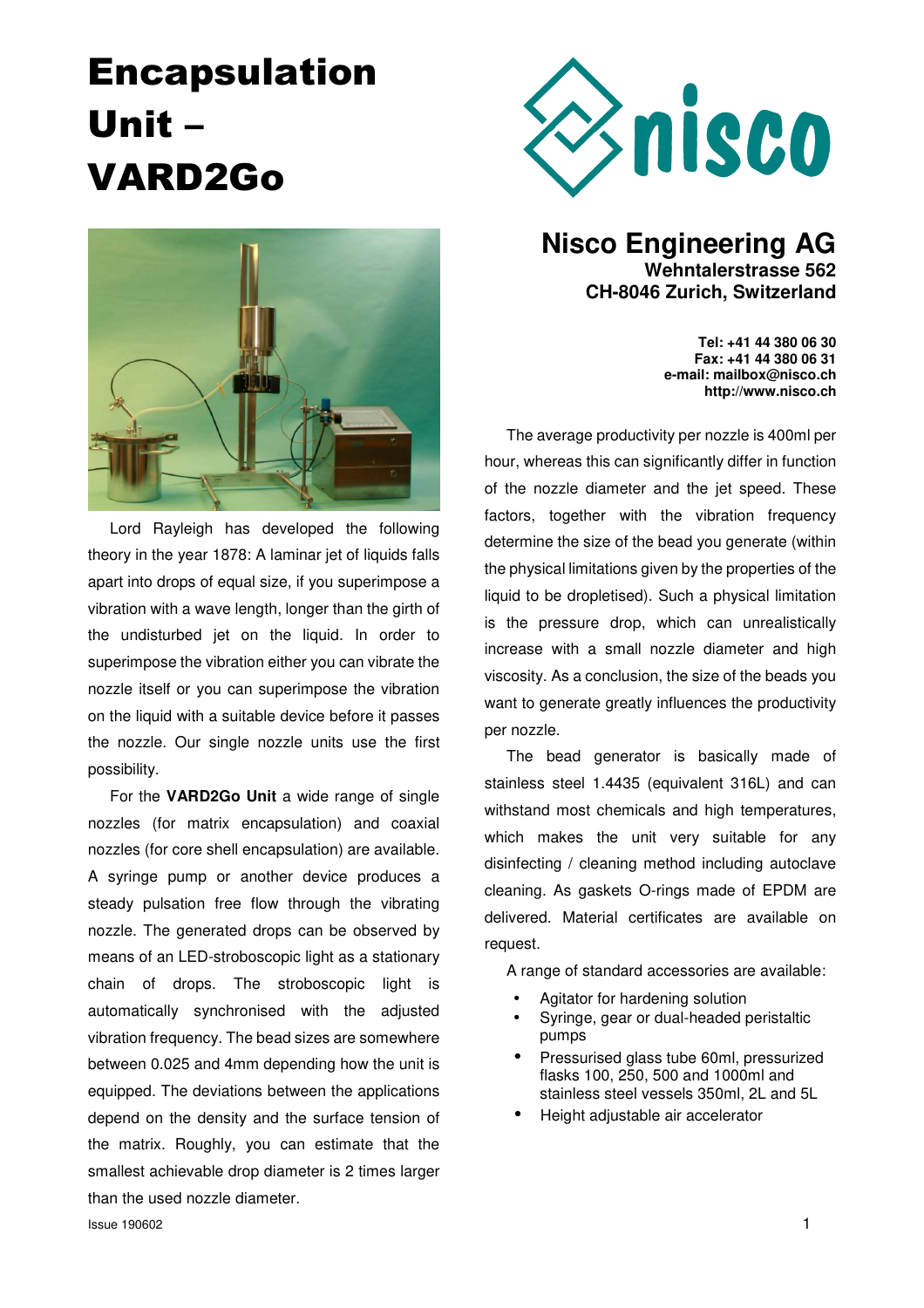

### Encapsulation Unit – VARD2Go Aerodynamic Option



The **VARJ30** is the aerodynamically assisted jetting equipment. The product enters through a central needle. The exit orifice, which is centrally in line with the axis of the needle, has been counter sunk externally. The counter sunk leads to the aero dynamical effect resulting in a jet with smaller diameter when it is passing the orifice than the needle diameter. The needle is enclosed in a pressure chamber with an exit through the orifice. The size of the drops is determined by the product flow rate and the pressure inside the chamber. The product flow rate is typically controlled by a high precision addition system to the product nozzle. The pressure in the pressure chamber is controlled by the Nisco pressure control unit consisting of a pressure sensor and a pressure controller. The pressure set point and actual value can be fixed and visualised on the HMI\*.

The basic usage of **VARJ30** without vibration is possible. During the work with very low pressure the drops won't be produced, but there will be a laminar jet smaller than the nozzle applied. If the vibration would be superimposed the even sized beads down to half size of the applied nozzle could be produced.

to half the size of the applied nozzle could be produced.

A range of standard parts for this application are available:

- Frame for **VARJ30** application with **VARD2Go**
- **VARJ30 Pressure Chamber**
- **VARJ30 Coaxial Nozzles**
- **Aerodynamic Vibrating Titanium Nozzles** with diameter from 0.05 till 0.35mm
- **Single use PEEK nozzles**

\* Human machine interface

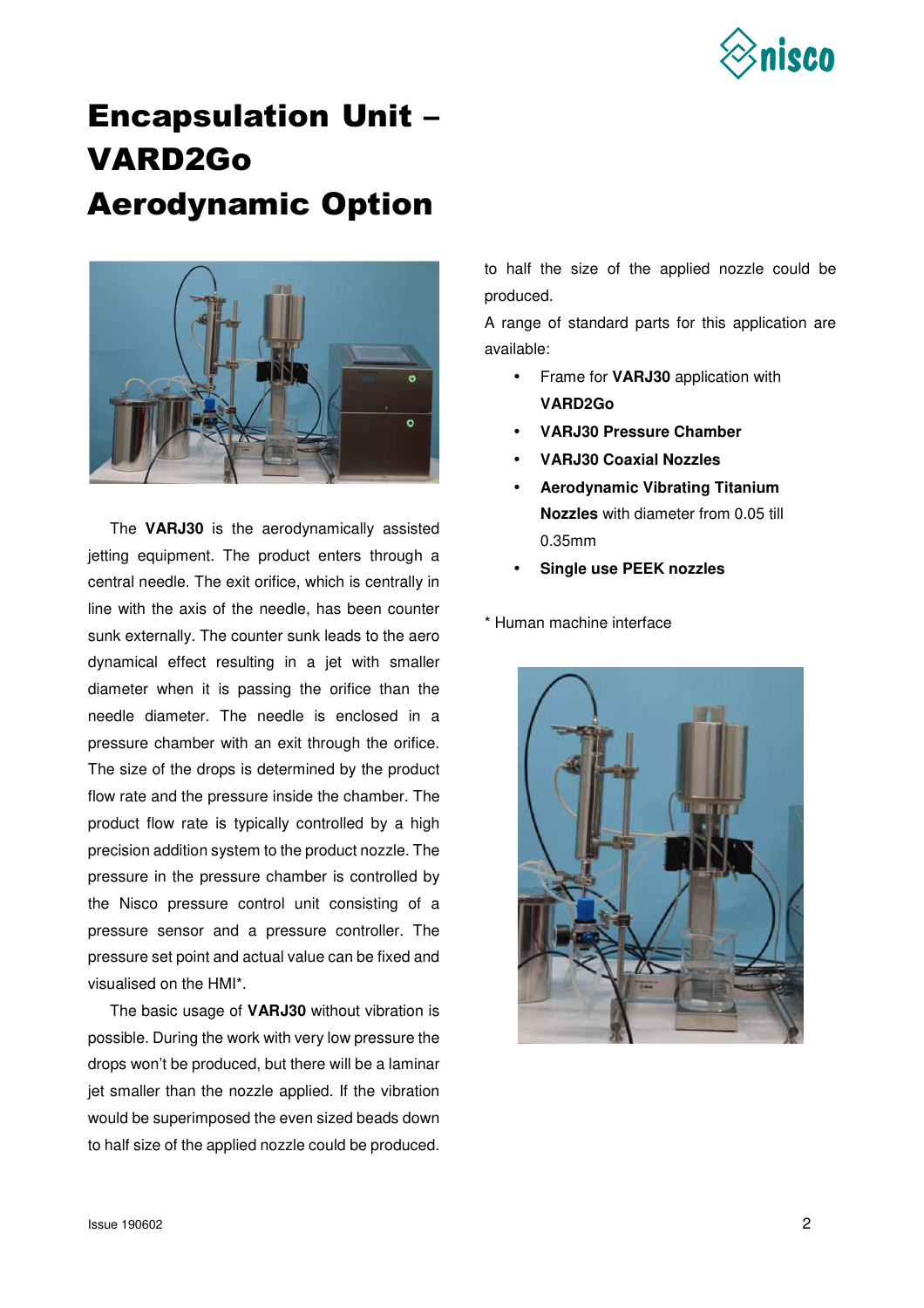

## Encapsulation Unit – VARD2Go Multi Nozzle

This electromagnetically driven multi nozzle unit based on the laminar-jet-break-up is suitable for a large number of encapsulation applications (e.g. enzyme / drug immobilisation, cell encapsulation, cosmetic applications and many more), which open many new technological possibilities.



The advantages of head for multi nozzle application:

- There are two heads available in one. One for the single nozzle (low flow rate) and one for the multi nozzle (high flow rate) application.
- The change of mechanical parts is not needed.
- The stroboscope holder and the clamp are the same parts which can be mounted without tools.
- The green marked nozzle holder is made in titanium with the required material
- The nozzle sizes can be exchanged for your process development.
- 6-nozzle holder with 6 nozzle plate as well as a 12 nozzle holder with 12 nozzle pate can be mounted on the unit.

With the supplied **adaptation piece** which can be mounted on the head for multi-nozzle the work with the single nozzle for the process development purpose is possible



For work with two different liquids **coaxial 6 nozzle head** is available.

#### **6-nozzle holder**



#### **12 nozzle holder**